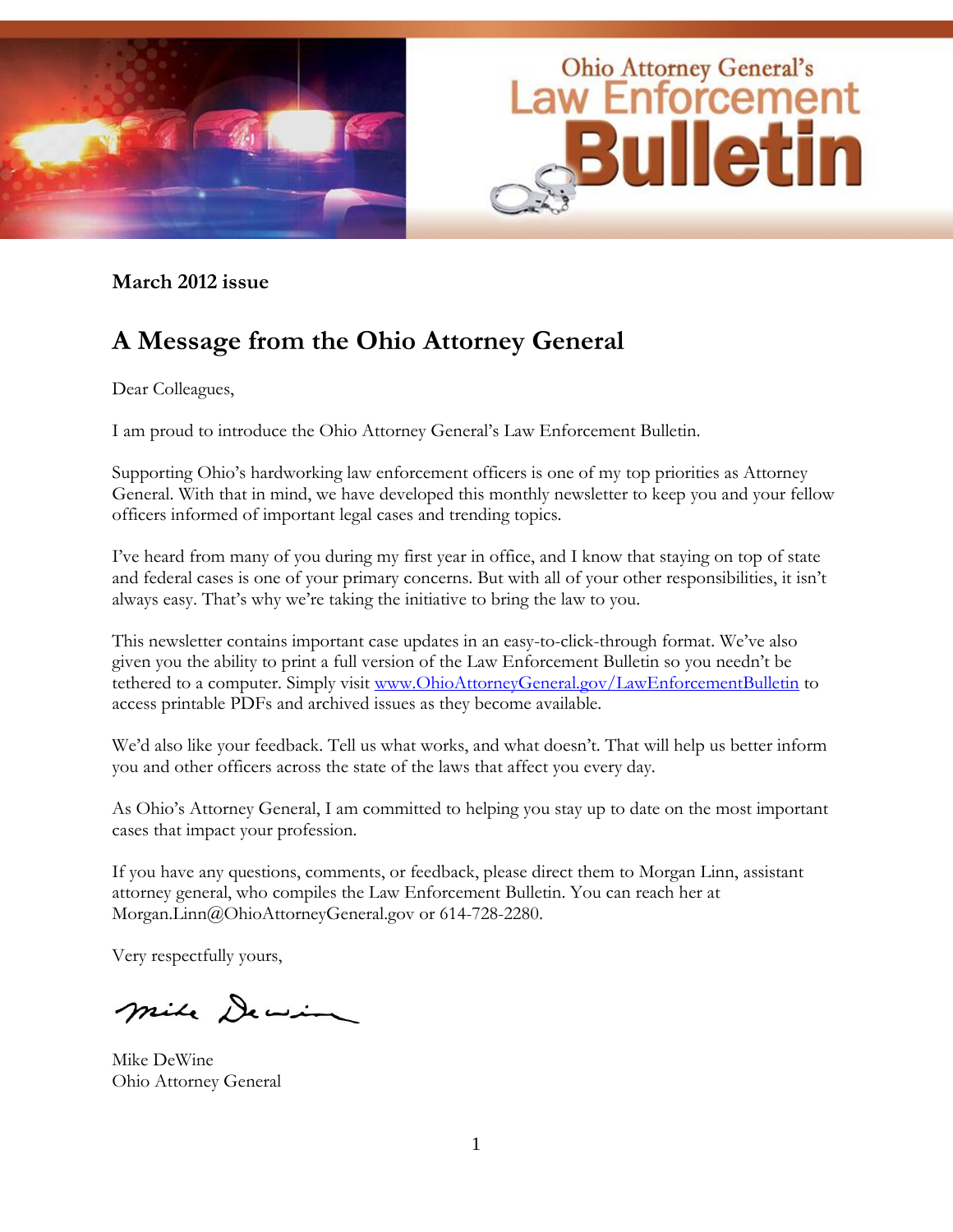## **Don't miss the 'red flags' of human trafficking**

The average person might see a "massage parlor" as a front for prostitution. A trained peace officer, though, could recognize it as the most visible aspect of an underground human trafficking ring.

By looking below the surface, you may be able to identify large criminal organizations that are trafficking in Ohio. Online and in-class trainings available through the Ohio Peace Officer Training Academy can give you the tools to do so. The concepts discussed here provide a broad overview of the training available.

The most obvious "red flags" of a human trafficking operation are specific crimes such as prostitution, illegal operation of strip clubs or massage parlors, domestic violence, and crimes involving immigrant children with no guardians.

In these and other situations, look into the living or work conditions of the workers. Do they live and work in the same place? Do they appear to be confined to this living or work area? Are there signs of physical abuse such as bruising, bite marks, burns, or broken bones that have not healed properly?

Note whether these potential victims seem malnourished or have rotting teeth. Watch their behavior, as trafficking victims typically are very submissive and refuse to make eye contact. Finally, when encountering potential sex trafficking victims, look for specific tattoos on workers' bodies, such as ones on their chests or necks that spell a man's name or simply "Daddy."

If you see these signs, treat the suspect like a victim to build trust. Begin seeking more information with questions such as:

- How did you get your job?
- Are you getting paid for your work?
- Do you get to keep the money you make?
- Is your work different than what you thought it would be?
- Where do you live?
- How do you get to work?
- Do you live and work at the same place?
- Do you have keys to let yourself in and out of your home?
- Do you have a phone or ID?
- Who is your employer?
- Have you ever been threatened or hurt by your employer?

Sex and labor trafficking are the most common forms of this crime. Almost 70 percent of the victims are women, and about 50 percent are juveniles. They frequently do not speak, read, or write in English, and some are mentally challenged. They often are recruited into trafficking by acquaintances, fake employment agencies, the Internet, and word of mouth.

Traffickers also make their victims false promises of better opportunities. They are almost never given money and are not in control of their own identification or legal documentation. This severe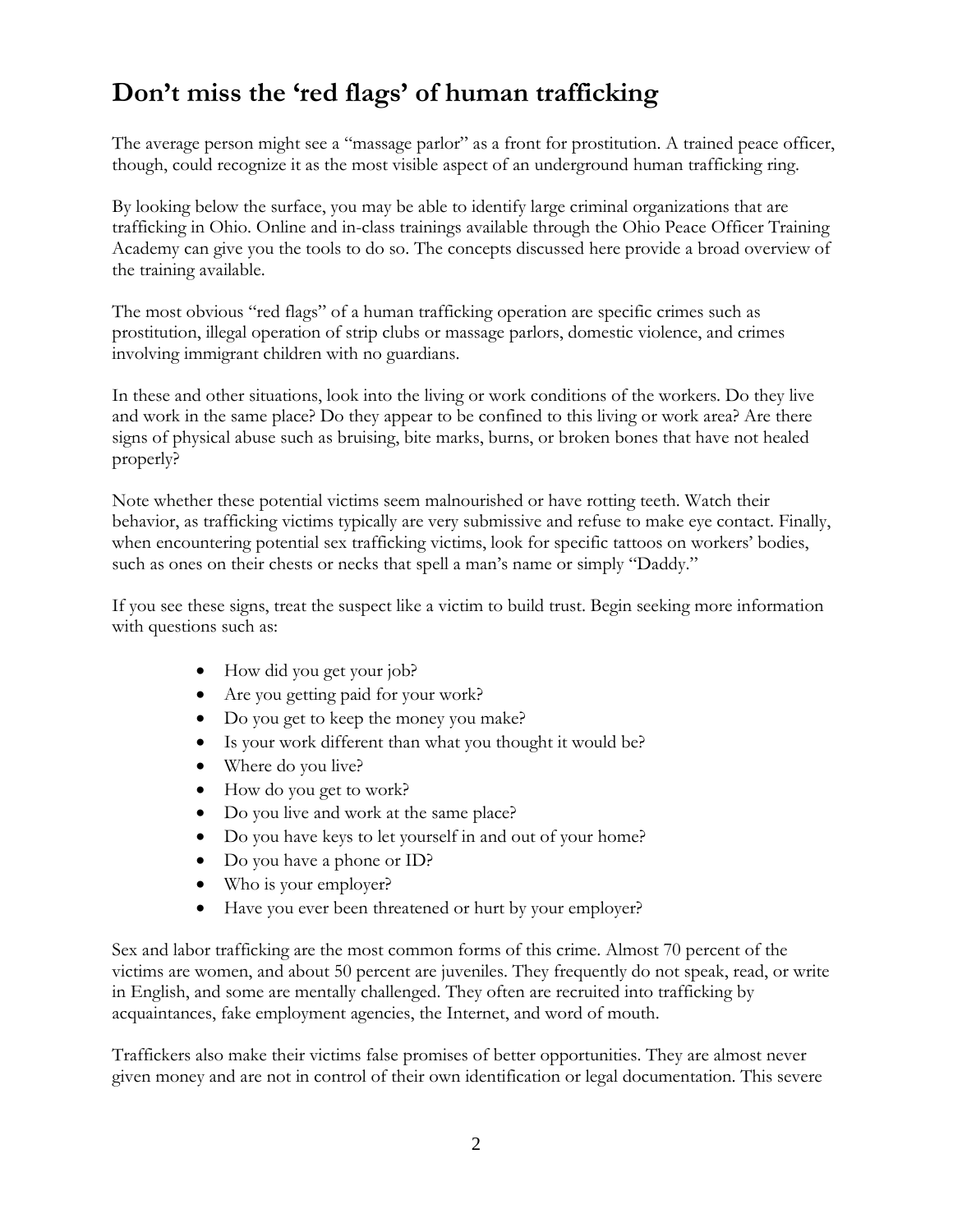treatment causes the victims to develop depression, hopelessness, and self-destructive behaviors. They do not identify themselves as victims, but as criminals.

Many traffickers compound these mental stresses by telling victims they should distrust law enforcement because they will arrest or deport them. Peace officers should consider a trafficking victim's past experience when investigating the crime.

It is important to be patient when asking questions of potential victims. They often do not know their location, and they probably can't give a complete history of how they got there. They may be distrustful of law enforcement, so it's important to make victims as comfortable as possible.

Let them know they are victims, they are safe, and that no one will hurt them anymore. Building trust will help the victims and increase the likelihood they will be cooperative witnesses if a case goes to trial.

#### **Morgan A. Linn Assistant Attorney General and Legal Analyst**

#### **Important resources**

- Trafficking victims have very specific needs. Call the National Human Trafficking Resource Center at 888-373-7888 to connect them with the nearest victim services provider.
- The Attorney General's Ohio Bureau of Criminal Investigation (BCI) can assist local law enforcement in investigating these difficult and time-consuming cases. The BCI hotline is 855-BCI-OHIO (224-6446).
- Brent Currence, director of BCI's Missing Persons Unit, can assist law enforcement with human trafficking investigations. He can be reached at [Brent.Currence@OhioAttorneyGeneral.gov.](mailto:Brent.Currence@OhioAttorneyGeneral.gov)
- Emily Pelphrey, an associate assistant attorney general in the Special Prosecutions Unit, can offer guidance in the evidence necessary to prosecute a human trafficking case. She can be reached at [Emily.Pelphrey@OhioAttorneyGeneral.gov.](mailto:Emily.Pelphrey@OhioAttorneyGeneral.gov)
- For information on OPOTA courses covering human trafficking, visit [www.OhioAttorneyGeneral.gov/OPOTA](http://www.ohioattorneygeneral.gov/OPOTA) or e-mail [askOPOTA@OhioAttorneyGeneral.gov.](mailto:askOPOTA@OhioAttorneyGeneral.gov)
- Additional resources are available at [www.OhioAttorneyGeneral.gov/HumanTrafficking](http://www.ohioattorneygeneral.gov/HumanTrafficking)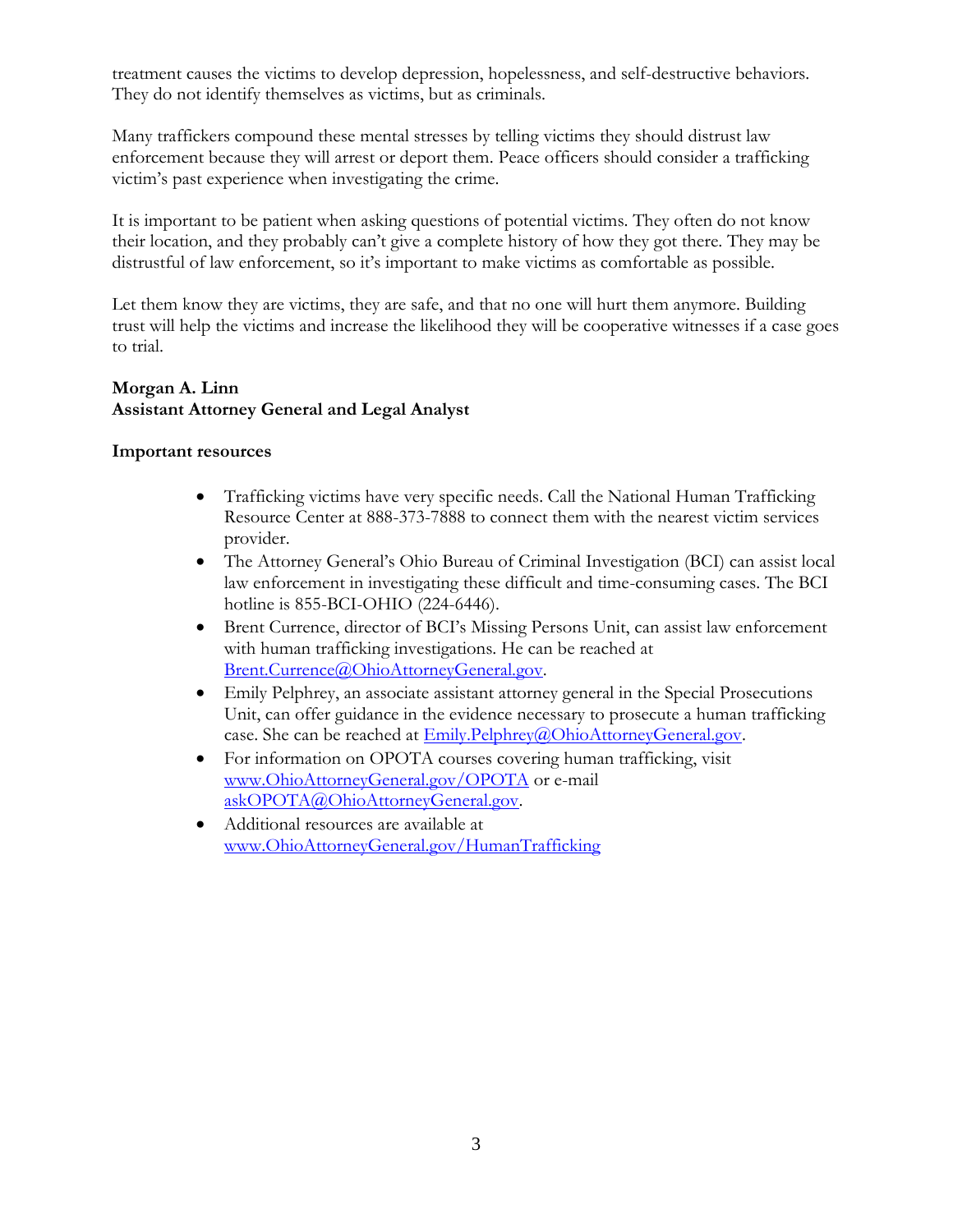## **Key cases**

#### **United States v. Jones U.S. Supreme Court, Jan. 23, 2012**

**Question**: Is attaching and monitoring a GPS device on a suspect's vehicle a Fourth Amendment "search"?

**Quick answer**: Yes. You should get a warrant first.

**Facts**: The FBI suspected Jones of drug trafficking. The agency arranged for surveillance of Jones' nightclub, placing cameras on the front entrance of the nightclub and wiretapping Jones' cell phone. A joint task force also got a warrant to install a GPS device on Jones' Jeep Grand Cherokee. But the task force did not install the GPS until the day after the warrant expired. The task force then monitored Jones' movements for the next 28 days. Based on the evidence collected from the GPS, Jones was convicted of conspiracy to commit drug trafficking.

**Why the case is important**: While most officers are trained on the "reasonable expectation of privacy" test, the Supreme Court instead found that the government violated the Fourth Amendment on a more basic level — **by physically trespassing on a private citizen's property to collect information**. But the court explained that, depending on the type of government intrusion, a physical trespass test or a "reasonable expectation of privacy" test could apply to the intrusion.

**Keep in mind**: Under this case law, you should remember that an intrusion on a person's physical property will be a Fourth Amendment violation even when the property is in public and there is no "expectation of privacy." So before installing a GPS device on a suspect's vehicle, get a warrant and make sure to install and monitor the GPS within the limits of the warrant.

You also should speak with legal counsel about whether to end all current warrantless GPS monitoring because that evidence now may be suppressed and the case may get dismissed. Also, if warrantless GPS evidence was used as probable cause to arrest a suspect, you should mention this to counsel because it also may cause a future legal problem.

Click [here](http://www.supremecourt.gov/opinions/11pdf/10-1259.pdf) to read the entire opinion.

### **Ryburn v. Huff U.S. Supreme Court, Jan. 23, 2012**

**Question**: Does a warrantless entry into a home make you civilly liable if you entered only because you thought someone might be in imminent danger?

**Quick answer**: Most likely, no, because you probably would have qualified immunity.

**Facts**: Vincent Huff allegedly threatened to "shoot up" his school. Vincent had been absent from school for two days and had been bullied by other classmates, so officers visited the Huffs' home to speak with him. Officers repeatedly knocked and announced themselves, but no one came to the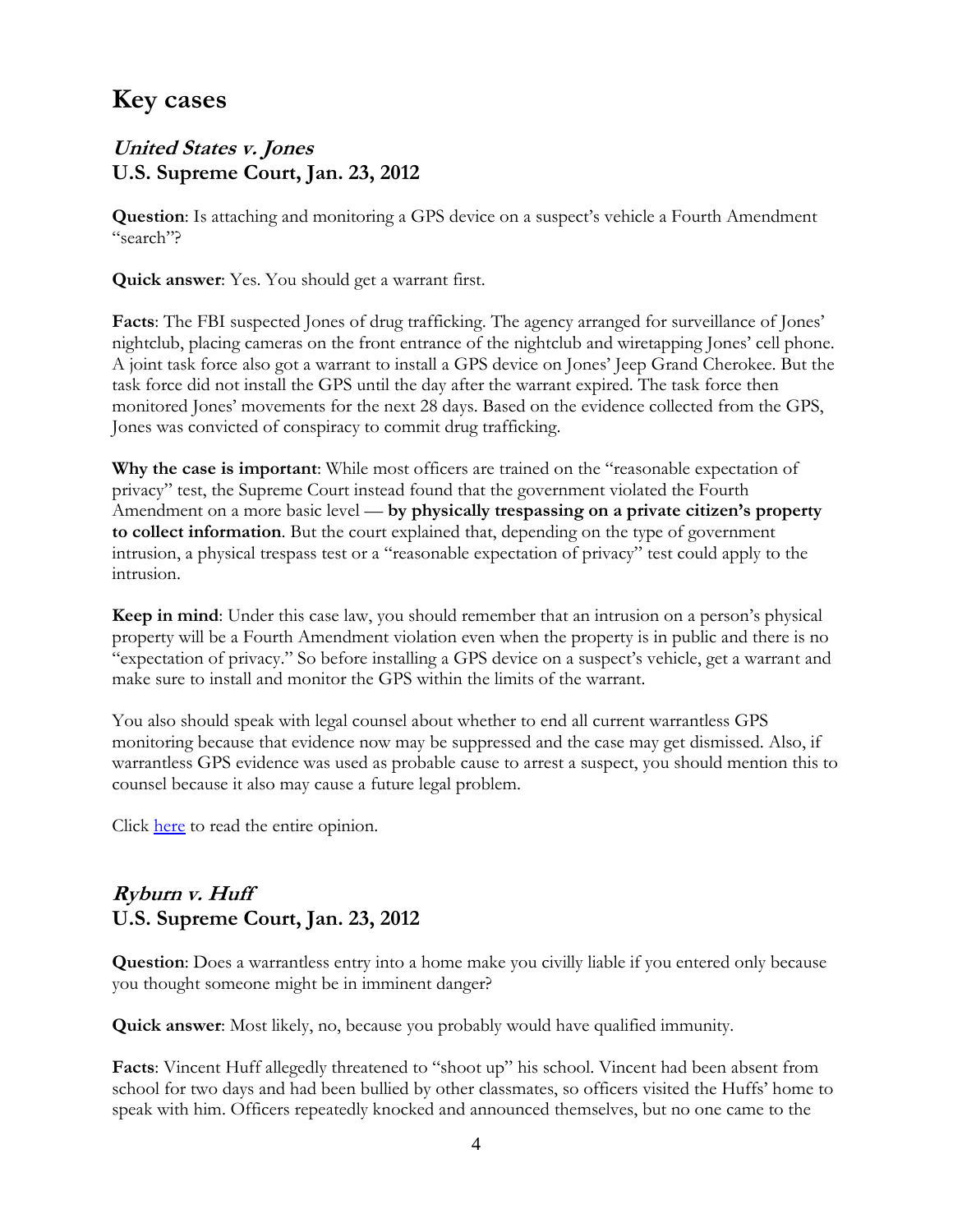door. The officers also called the Huffs' home phone, but no one answered. Finally, they called Vincent's mother's cell phone. She answered, but quickly hung up once officers asked to speak with her in person. Then, one or two minutes later, Mrs. Huff and Vincent walked out of the house and onto the front porch. She did not ask the officers why they wanted to talk to Vincent. They asked if they could speak to Vincent inside, but Mrs. Huff refused to let them in the house. Finding her behavior odd, one officer asked her if there were weapons in the home. She quickly ran into the house. Fearing someone might be in danger, the officers followed her inside. They were met by Vincent's father, who challenged their authority to enter his home. The officers remained in the house 5 to 10 minutes and did not search the home or the occupants.

**Why the case is important**: The Supreme Court found that the officers' entry was reasonable: The Fourth Amendment allows an officer to enter a home if the officer has a reasonable basis for believing there could be "an imminent threat of violence." From Vincent's alleged threat and Mrs. Huff's odd behavior, the officers' decision to enter the home without a warrant was reasonable, and they were protected by qualified immunity.

**Keep in mind**: You can follow your instincts when you think there is an immediate threat of violence, but only go as far as necessary to confirm the threat. Do not overstay your welcome. Even with the favorable outcome in *Ryburn*, a citizen's privacy in her home is a fundamental right, so you should seek a warrant or consent to enter whenever possible. Consult legal counsel to help determine if you may be entitled to qualified immunity.

Click [here](http://www.supremecourt.gov/opinions/11pdf/11-208.pdf) to read entire opinion.

### **State v. Gould Ohio Supreme Court, Jan. 17, 2012**

**Question**: Do the U.S. and Ohio Constitutions protect abandoned property from warrantless search and seizure?

**Quick answer**: No. Abandoned property is fair game for a warrantless search.

**Facts**: In December 2005, Gould moved into his mother's house and gave her a computer hard drive, asking her to "not let anybody get their hands on it." She kept the hard drive until June 2006, when Gould's brother warned that it might contain child pornography. She then gave the hard drive back to Gould, who had since moved into his brother's apartment. But in August 2006, Gould stole his brother's truck and left town without taking any of his belongings. Gould's mother got the hard drive and gave it to Toledo police. She told a detective she had kept the drive with her since December 2005 and that she believed her son had abandoned it. The detective booked the drive in the department's property room and attempted to locate Gould. About three months later, after police had no success finding Gould, Gould's mother gave her consent to search the hard drive. A forensic search revealed child pornography, including pictures of Gould having sex with his exgirlfriend's 7-year-old daughter. Gould was later found living in Michigan and was charged with various sex crimes, including rape.

**Why the case is important**: Officers can search property that they reasonably believe is abandoned because there is no personal or societal expectation of privacy for **abandoned property**. The Ohio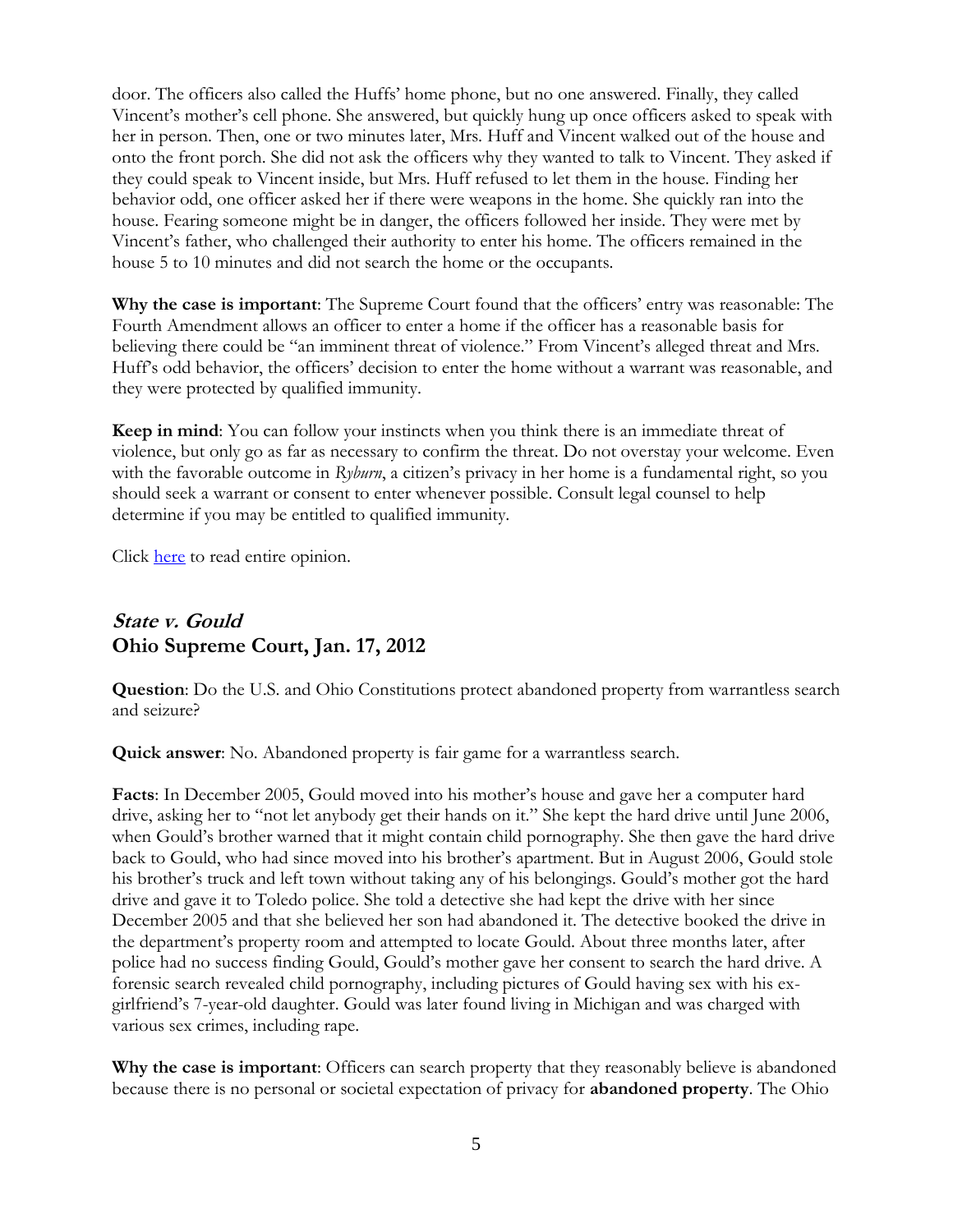Supreme Court found that, because Gould left his hard drive behind and did not contact his family for months, law enforcement had solid evidence to believe Gould had abandoned the drive.

**Keep in mind**: Before conducting a warrantless search of someone's personal property, investigate whether that person abandoned the property. How long has the owner been without possession of the property? Has anyone made contact with the owner? If any, how long ago was the contact made? Has the owner given any indication that he would return for the property? The important point here is "reasonableness." For example, unlike the facts in *Gould*, a purse sitting on a bench in a busy park is probably not "abandoned" because the owner intends to come back and get it.

Click [here](http://www.supremecourtofohio.gov/rod/docs/pdf/0/2012/2012-ohio-71.pdf) to read entire opinion.

### **State v. Hoskins Ohio Court of Appeals, Second District (Champaign, Clark, Darke, Greene, Miami, and Montgomery counties) Jan. 6, 2012**

**Question**: When you take multiple suspects into custody, should you immediately read the suspects their *Miranda* rights before asking **any** questions?

**Quick answer**: Yes, probably. This helps avoid violating a suspect's right against self-incrimination.

**Facts**: Several cruisers pulled over a known stolen vehicle. Officers told all five suspects in the car to get out and lie down on their stomachs, with their heads pointing away from the car. None of the officers gave the suspects a *Miranda* warning. In "a loud and controlling voice," one officer asked the front-seat passenger if he had any weapons on him. At that point, Hoskins, who was lying on the opposite side of the car near the backseat, rolled over and admitted to another officer that he had a gun in the waistband of his pants. Hoskins was charged with carrying a concealed weapon and improperly handling a firearm in a motor vehicle.

**Why the case is important**: Because Hoskins was told to lie on the ground while surrounded by officers, the Ohio court held that he was in "custody." The court explained that the officers should have given Hoskins and the other suspects a *Miranda* warning before asking **any** suspect a question. It held that it was reasonable for Hoskins to think he was being asked about weapons. Since he had not been given a *Miranda* warning, his admission was not "voluntary." Rather, it was an answer to one officer's loudly asked question. Here, the police violated Hoskins' Fifth Amendment right against self-incrimination, so his statement was suppressed.

One judge dissented and found that the officers had reasonable suspicion to ask about weapons: The officers pulled over a known stolen vehicle; it was after dark; and the arrest was in a high-crime area known for drugs, gangs, and gun violence.

**Keep in mind**: Asking a global question — or even what a court might interpret as a global question — to multiple suspects without giving a *Miranda* warning can lead to suppression of the statements and possible dismissal of the case.

Click [here](http://www.supremecourtofohio.gov/rod/docs/pdf/2/2012/2012-ohio-25.pdf) to read entire opinion.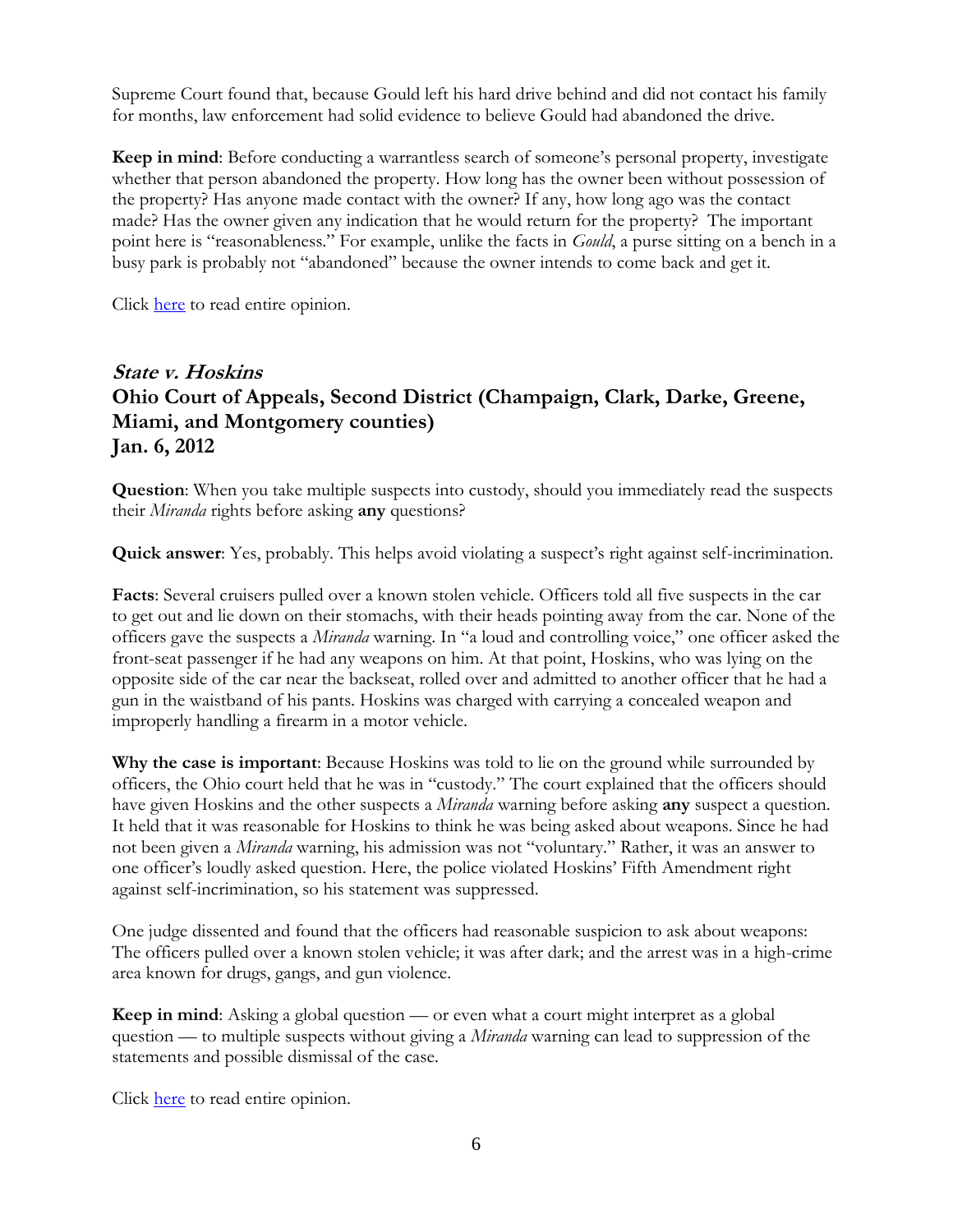### **State v. Battle Ohio Court of Appeals, Tenth District (Franklin County) Dec. 22, 2011**

**Question**: If a car is parked, locked, and otherwise secure, do you need a warrant to search the car if you have probable cause to believe it contains drugs?

**Quick answer**: No. You may conduct a warrantless search under the automobile exception.

**Facts**: The Columbus Division of Police obtained a search warrant for a suspected drug house. Earlier in the day, a confidential informant (CI) told officers that a drug delivery was on its way to the house. Officers had been staking out the house for a few hours when Chaswan Battle pulled up in a black SUV. A passenger from the SUV carried a white shoebox into the house. The CI then entered the house, leaving shortly afterward. Only the CI's feet could be seen at that time because a van blocked the front door, but officers noticed another person follow the CI outside. Once the van pulled away, they learned that the other person was Battle, and he was standing at his SUV with the back car door open. Officers could not see what Battle was doing inside the car. A few minutes later, the CI told police he had seen drugs in the house, so they began their raid, arresting Battle and others inside but finding no drugs. Officers specifically looked for the white shoebox because they believed it contained drugs. They could not locate the box in the house, leading them to believe the drugs were in Battle's car. Officers searched Battle's parked SUV and found the white shoebox, containing one kilo of cocaine, in the back seat. The trial court suppressed the drugs, finding that the automobile exception did not apply because there was no "exigent circumstance" preventing them from getting a warrant.

**Why the case is important**: The officers reasonably followed all of the evidence to the most logical conclusion: The drugs were in the car. Therefore, the Ohio court of appeals found there was probable cause to allow a warrantless search of Battle's SUV under the automobile exception. Several facts provided officers with probable cause to search the car: (1) Officers were told by an informant that the drugs were "on their way." (2) Battle pulled up and entered the home with someone carrying a shoebox. (3) The informant reported seeing drugs in the home. (4) A van blocked officers' view of Battle leaving the apartment, but shortly afterward, they saw him in the back of his SUV with the car door open. (5) During the drug raid, no drugs were found in the home. Unlike the trial court, the court of appeals ruled there is no "exigency" requirement for the automobile exception. If a car is readily mobile and there is probable cause to believe the car contains contraband, the Fourth Amendment allows police to search it without a warrant.

**Keep in mind**: Whenever possible, always obtain a search warrant. But when you have probable cause to believe there are drugs in a vehicle, you can search the vehicle without a warrant even if it is parked and locked. You do not need an "exigent circumstance" before conducting a warrantless search of a secure car.

Click [here](http://www.supremecourtofohio.gov/rod/docs/pdf/10/2011/2011-ohio-6661.pdf) to read entire opinion.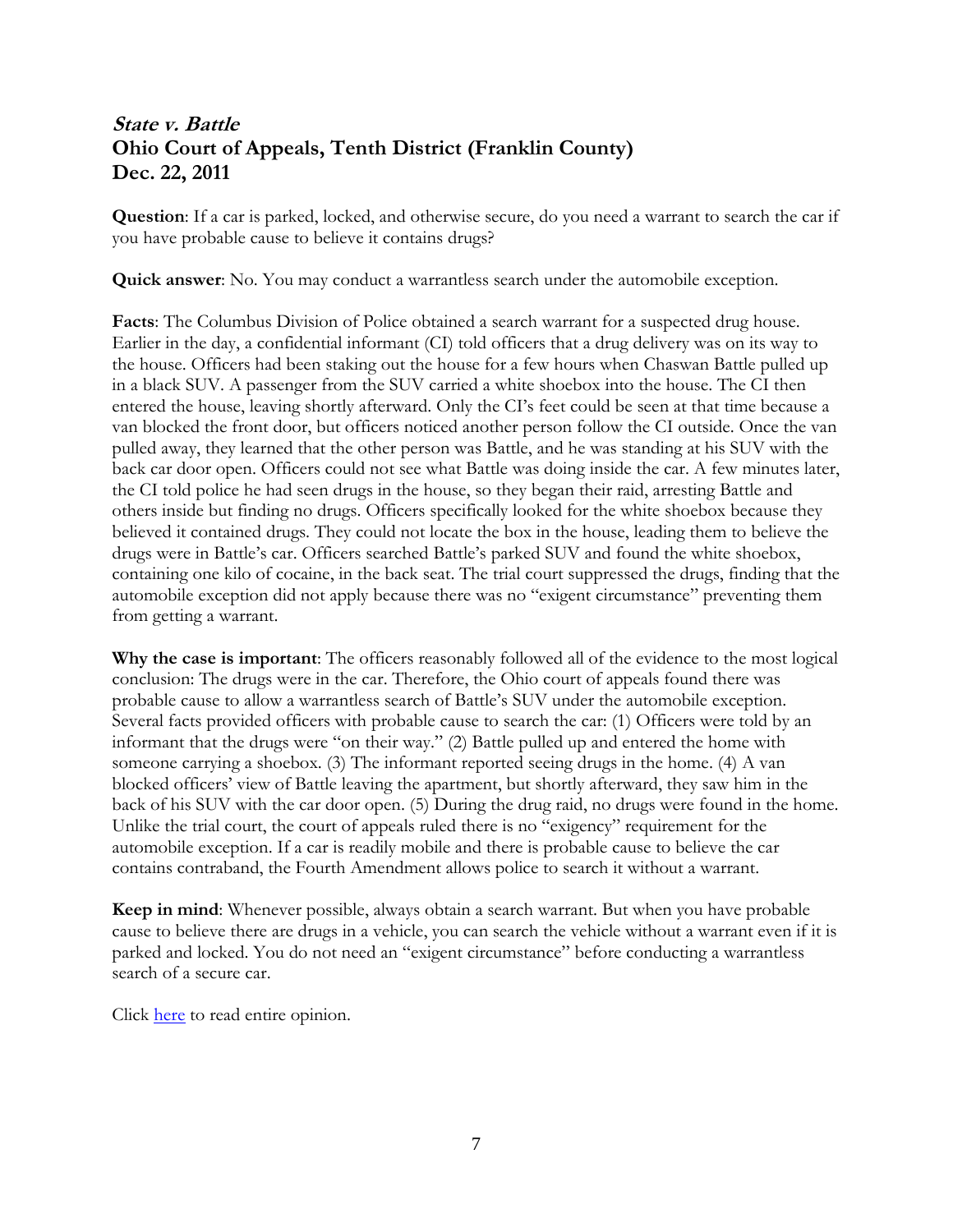#### **United States v. Rochin Tenth Circuit Court of Appeals (New Mexico) Dec. 13, 2011**

**Question**: Is the scope of a *Terry* frisk limited to removing traditional weapons that are immediately known during the frisk?

**Quick answer**: No. You may remove any object that you reasonably believe could be used as a weapon against you.

**Facts**: During a valid traffic stop, a New Mexico police officer had reasonable suspicion to *Terry* frisk Rochin because the radio dispatcher warned that both Rochin and his vehicle may have been involved in a recent drive-by shooting. While frisking Rochin, the officer felt a long bulky object in each front pocket of Rochin's pants, but could not identify the objects. The officer asked him what they were, but Rochin responded in Spanish that he did not know. At that point, the officer chose to remove the objects from Rochin's pants and learned they were glass smoking pipes. The officer arrested him for drug possession.

**Why the case is important**: The scope of a *Terry* frisk is not limited to traditional weapons. A federal court of appeals found that, during a frisk, an officer may remove guns, knives, or any other objects that he reasonably thinks could be used to assault him. Here, it did not matter that the officer could not identify the objects. The Fourth Amendment focuses on reasonableness, not what a specific officer may have been thinking.

**Keep in mind**: A *Terry* frisk is designed for officer safety, so you should frisk a suspect when you have a reasonable suspicion that your safety may be threatened. But when a frisk reveals an unknown object in the suspect's clothing, you should not remove it **unless** you reasonably believe it could be used as a weapon against you.

Click [here](http://www.ca10.uscourts.gov/opinions/11/11-2024.pdf) to read entire opinion.

#### **Williams v. Commonwealth of Kentucky Kentucky Supreme Court Nov. 23, 2011**

**Question**: Can you find reasonable suspicion to stop and frisk a suspect based on his association with others who are committing a crime?

**Quick answer**: Yes. You may do so as long as you are not relying solely on the suspect's association with others.

**Facts**: Police officers received a call that a group of young men were loitering and using drugs on a public street. The officers responded and approached the suspects after witnessing some of them smoking marijuana in front of an abandoned building. Upon questioning, one of the suspects admitted that the large bulge in his front pants pocket was a bag of marijuana. A few officers also noticed handguns tucked in some of the suspects' pants. At that point, a few suspects tried to walk away from police, so officers told the group to stop and lie on the ground. The officers frisked everyone, including Williams, even though they did not see everyone smoking marijuana or carrying